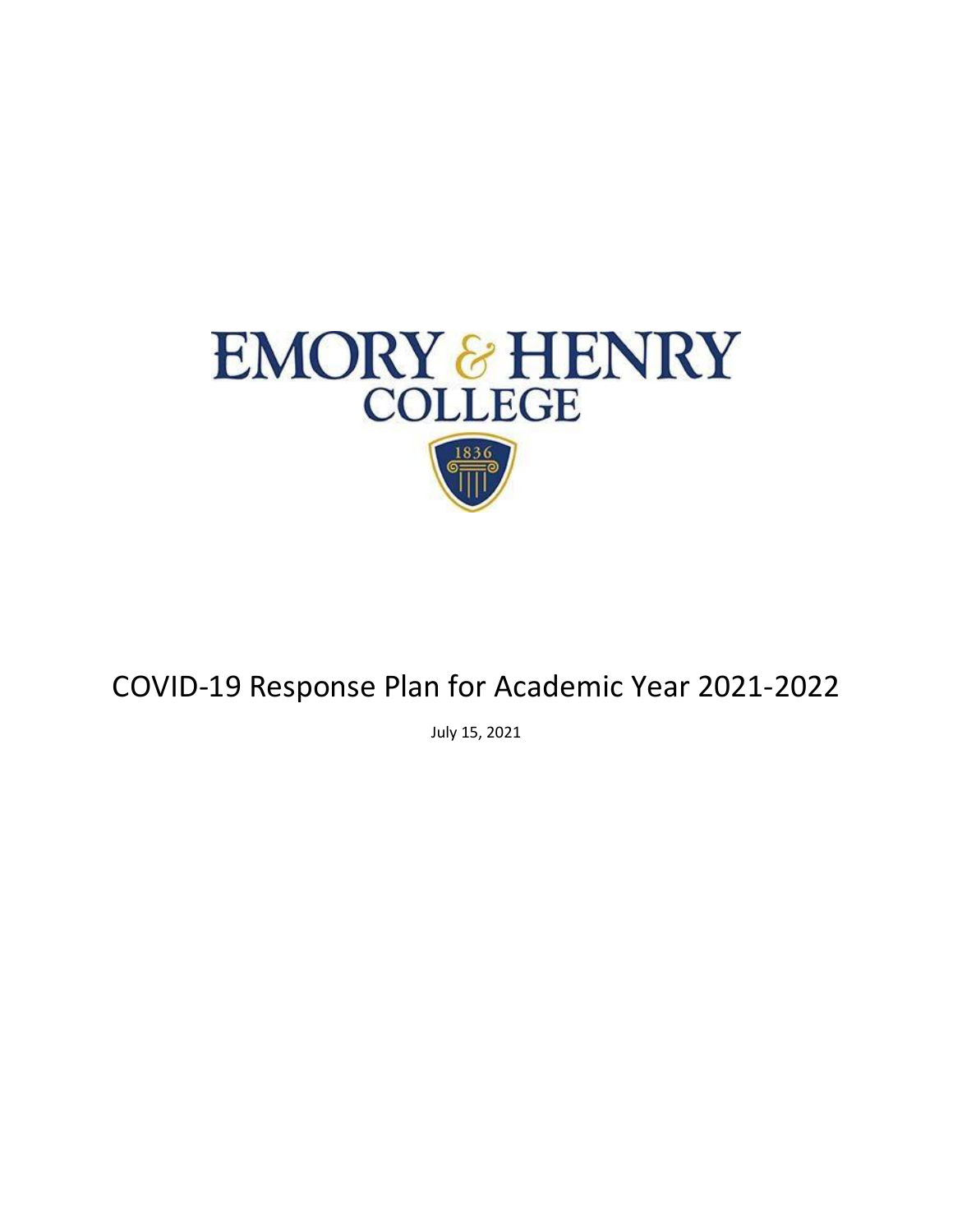

# **Introduction**

Emory & Henry College has implemented a COVID-19 response policy that provides guidance to employees, students, and other relevant stakeholders of the College for the safe return to in-person instruction and oncampus educational operations during the COVID-19 pandemic. Relevant sections from the College's COVID-19 Response Policy Memorandum are included here and serve as the College's Reopening Plan. This policy was originally created to addresses the required components detailed in the Virginia state guidance document, "Higher Education Reopening Guidance."

# **1.1. COVID-19 Task Force**

During the first week in March 2020, the College convened a task force of key College personnel, led by the Associate Provost and Dean of Students, to respond to the COVID-19 virus that was sweeping across the globe. This task force has evolved, and its membership has changed over the past year, but its focus on the health and wellbeing of the College community has continued. The charge of the Task Force was initially to prepare for the virus's arrival, and then it changed to transitioning the College to remote and distance delivery. As the Spring 2020 semester ended, the Task Force's charge moved to developing a plan for reopening the College for Fall 2020. Now, the Task Force will shift into considering how best to update policies and procedures for the 2021- 2022 academic year. The Task Force meets once per week and has sub-groups that meet throughout the week. The Task Force will continue to meet in some iteration during the entirety of the pandemic.

# **1.2. Contact Information**

Questions about the College's Reopening Plan should be addressed to the following persons:

Lead Contact: Ryan Bowyer Executive Director of Strategic Initiatives [rbowyer@ehc.edu](mailto:rbowyer@ehc.edu) 276.944.6528

# **2. Purpose**

# **2.1. Scope**

All students, faculty, staff (including Apogee, National Management Resources, and Sodexo on-site staff), and visitors (including, but not limited to, job candidates, parents, patrons, prospective students, spectators, trustees, and vendors) accessing College property or an approved instructional site (i.e. Intermont Equestrian Center or Southwest Virginia Higher Education Center) for College-related purposes must comply with the rules, standards, and procedures outlined or referenced in this policy.

# **2.2. Principles**

This policy's purpose is to achieve a College repopulation plan that:

- 1. Complies with all local, state, and federal government and health department mandates regarding an institution's safe re-opening during the COVID-19 pandemic;
- 2. Addresses the health and well-being of all relevant stakeholders; and
- 3. Considers the long-term sustainability of Emory & Henry College.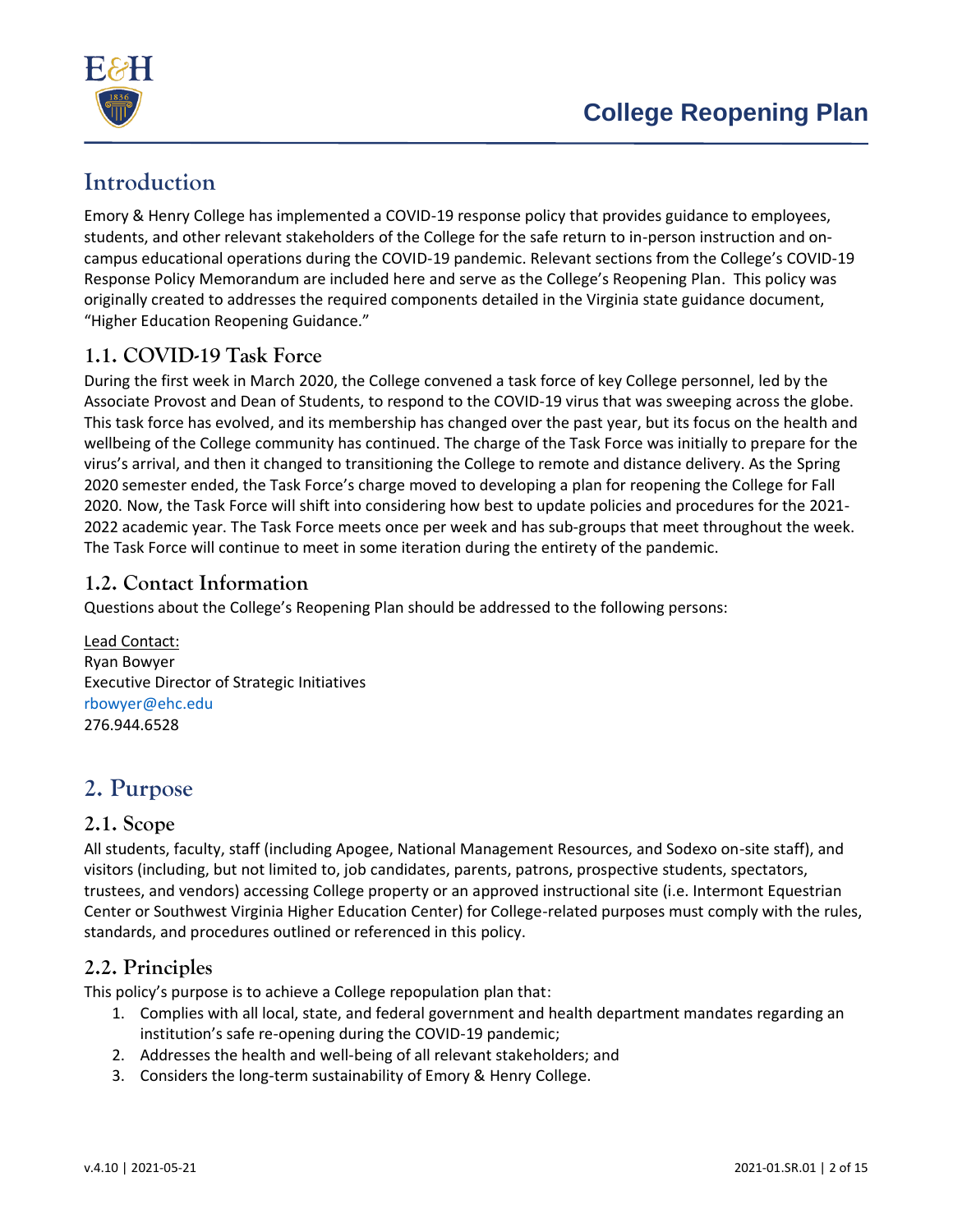

This policy promotes actions that limit the spread of the COVID-19 virus.

# **3. Policy**

This policy has been developed in anticipation that conditions at the state, regional, and local levels are conducive to conducting in-person instruction and on-campus educational operations in academic year 2021-22. Guidance from government agencies is continually updated and mandates may become less or more restrictive based on the virus's impact to the public's wellbeing. As such, this policy is subject to change. All policy revisions will be in accordance with the current local, state, and federal government and health department guidelines and mandates.

All College Managed Service Providers (MSPs) (i.e. Apogee, National Management Resources, and Sodexo) will be notified of this policy by their respective liaison.

# <span id="page-2-0"></span>**3.1. COVID-19 Training Program**

All students, faculty, and staff (including Managed Service Provider (MSP) on-site staff), must successfully complete a COVID-19 training program that will enable them to recognize the hazards of the SARS-CoV-2 virus, the symptoms of the COVID-19 disease, and the procedures to be followed in order to minimize these hazards. The training topics will include, but not be limited to, the following:

- A. Requirements of this policy;
- B. Characteristics and methods of COVID-19 transmission;
- C. Signs and symptoms of the COVID-19 disease;
- D. Risk factors of severe COVID-19 illness for people with underlying health conditions;
- E. Awareness of the ability of pre-symptomatic and asymptomatic COVID-19 persons to transmit the virus;
- F. Staying home if ill;
- G. Physical distancing;
- H. Face coverings;
- I. Hand washing and sanitizing;
- J. Cleaning and disinfecting procedures; and
- K. Anti-discrimination and anti-stigma.

#### **3.1.1 Certification and Record**

The College will document successful completion of COVID-19 training and maintain a record of the latest training certification for all individuals subject to section [3.1.](#page-2-0)

#### **3.1.2 Retraining**

When the College has reason to believe that a person who has already been trained does not have the understanding and skill required by section [3.1,](#page-2-0) the person must be retrained. Circumstances where retraining is required include, but are not limited to, situations where: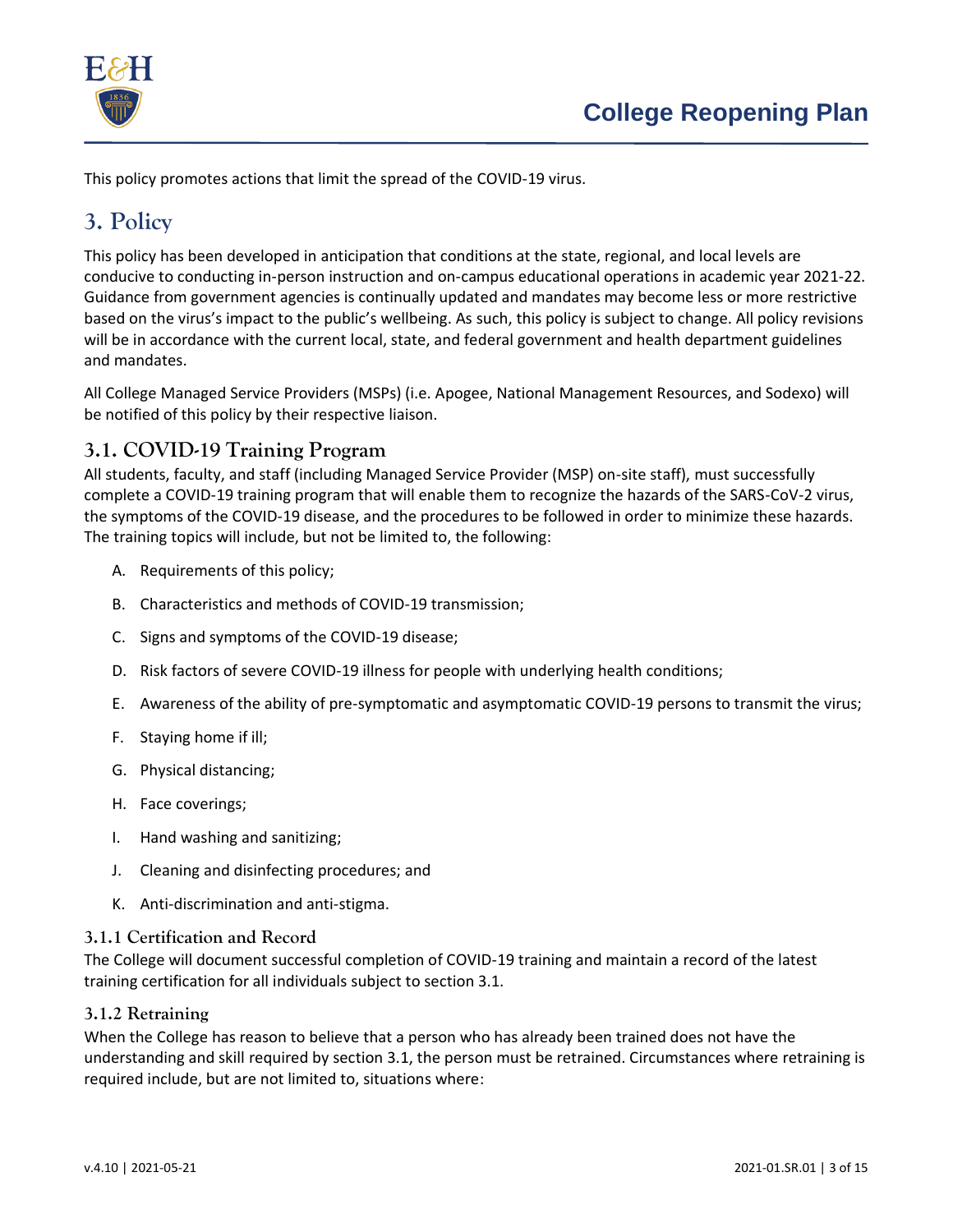



- A. Changes are made to this policy;
- B. Changes in the SARS-CoV-2 virus or COVID-19 disease hazards; or
- C. Inadequacies in the person's knowledge or use of control measures (i.e. cleaning and disinfecting, face coverings, physical distancing, etc.) indicate the person has not retained the requisite understanding or skill.

# **3.2. Self-Monitor and Report**

#### **3.2.1 Self-Check**

All individuals, as outlined in section 2.1 who are not vaccinated, are expected to conduct a daily self-check for symptoms to assess their risk of being COVID-19 positive prior to accessing College property (other than that individual's College-owned residence) or an approved instructional site. The College will use a daily self-check mechanism (e.g. questionnaire, app, etc.) that has been developed in accordance with Virginia Department of Health guidelines. Anyone answering YES to any of the screening questions is to stay home and report their symptoms to the appropriate College personnel.

#### **3.2.2 Self-Monitor**

All individuals, as outlined in section 1.1, are expected to continually self-monitor for symptoms throughout the day, especially while on College property. Anyone who develops or experiences COVID-19 symptoms while on College property is to go home and report their symptoms to the appropriate College personnel.

#### **3.2.3 Reporting Symptoms**

- A. Any **employee** experiencing COVID-19 symptoms must notify their supervisor and report their symptoms to the Office of Human Resources immediately. In addition, employees are strongly encouraged to contact a physician.
- B. Any **student** experiencing COVID-19 symptoms must report their symptoms to the appropriate College official:
	- i. Students on the **Emory** campus must notify the College Health Center.
	- ii. Students on the **Marion** campus must notify the Associate Dean for the School of Health Sciences.

#### **3.2.4 COVID-19 Surveillance**

The College will monitor the self-reported symptoms of employees and students. Students who are not vaccinated may be required to undergo regular COVID-19 testing in accordance with health guidelines. Other measures for surveillance available to the College include the daily visit numbers for COVID-like illness to the College Health Center, the number of short-term academic adjustment requests from students due to medical illness, the number of sick leave requests from employees, and the number of quarantined students.

#### **3.2.5 Increased Risk Populations**

Employees who are at increased risk for severe illness, as defined by the CDC (i.e. older adults and people with underlying medical conditions), are strongly encouraged to self-identify to the Office of Human Resources to discuss options to mitigate their exposure risk.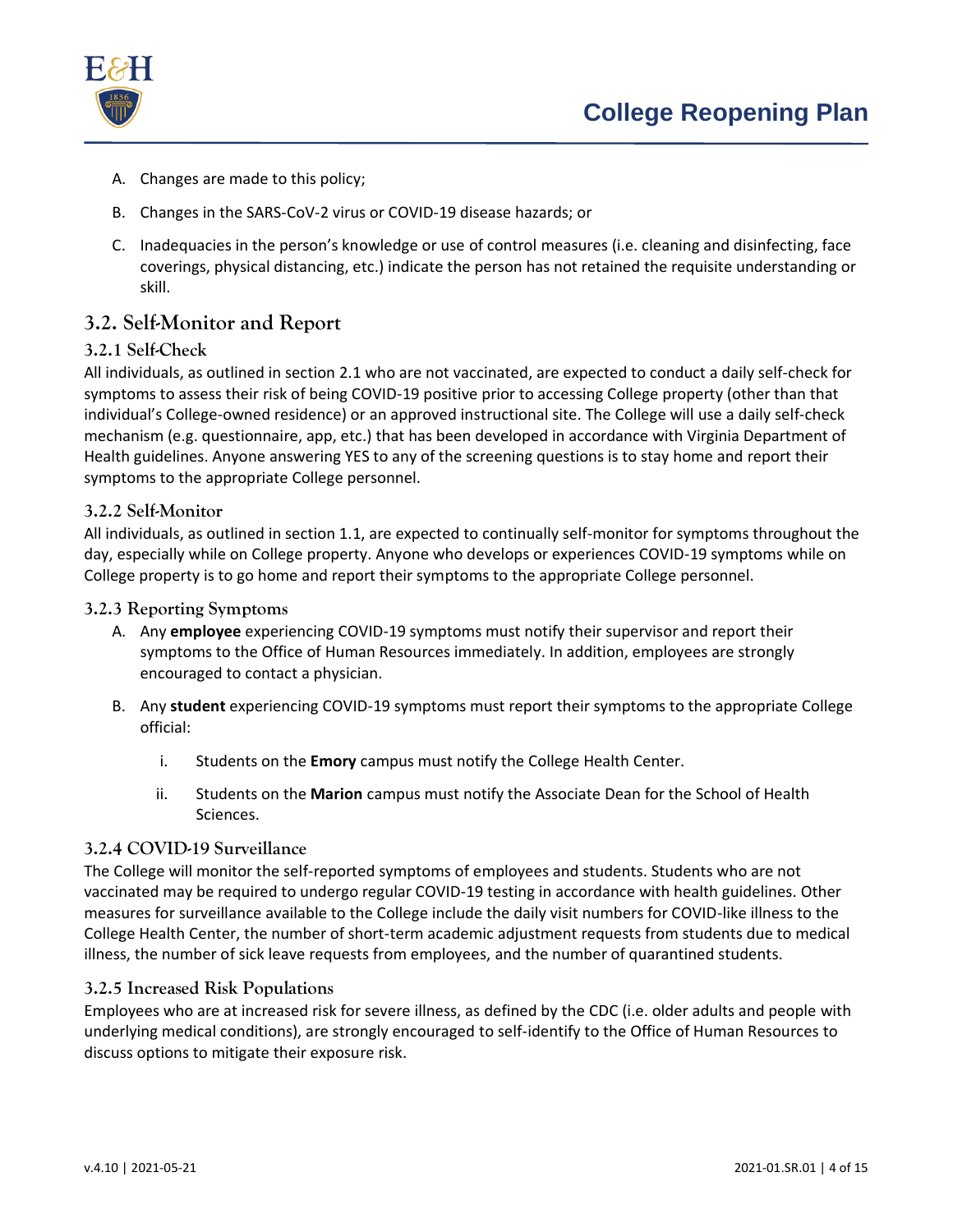

# **3.3. Quarantine and Isolation**

All individuals, as outlined in section 2.1, who have recently ha[d close contact](https://www.cdc.gov/coronavirus/2019-ncov/php/public-health-recommendations.html) with a person with COVID-19 (i.e. suspected COVID-19 positive, or "suspected") while **NOT** wearing CDC-recommended PPE while in a **healthcare setting**; or are showing [symptoms](https://www.cdc.gov/coronavirus/2019-ncov/symptoms-testing/symptoms.html) of COVID-19 or have been diagnosed with COVID-19 (i.e. known COVID-19 positive, or "known"), must stay home or in their residence hall in order to [quarantine or isolate.](https://www.cdc.gov/coronavirus/2019-ncov/if-you-are-sick/quarantine-isolation.html) Students may be required to go to their off-campus home to self-isolate. *Exception: individuals who have been vaccinated* OR individuals who have previously tested positive for COVID-19 do not need to quarantine or get tested again for up to three (3) months as long as they do not develop symptoms again.

A known or suspected COVID-19 positive individual may not remain on College property. However, these individuals can work or attend class from home. The College will practice as much flexibility as reasonably possible in its sick leave and class attendance policies for employees and students during this time of pandemic.

#### **3.3.1 Quarantine**

Quarantine is used to keep someone who might have been *exposed* to COVID-19 (i.e. suspected COVID-19 positive) away from others. An unvaccinated individual who feels healthy but recently had close contact with a person with COVID-19 while **NOT** wearing CDC-recommended PPE while in a **healthcare setting** must:

- A. Stay home or in their residence hall (i.e. quarantine) until it is safe to return;
- B. Watch for fever, cough, shortness of breath, or other symptoms of COVID-19; and
- C. If possible, stay away from others, especially people who are at higher risk for getting very sick from COVID-19.

Anyone who develops COVID-19 symptoms while in quarantine must immediately report their symptoms as outlined in section 3.2.3.

#### **For residence hall students**:

- D. Quarantined students will stay in their residence hall;
- E. All roommate(s) of a quarantined student are strongly encouraged to limit their contact with other people;
- F. Food will be coordinated with quarantined students; and
- G. All common areas and high-touch surfaces in the room should be cleaned frequently.

#### **3.3.2 Isolation**

Isolation is used to separate people infected with the virus (those who are *sick* with COVID-19, and those with no symptoms) (i.e. known COVID-19 positive) from people who are not infected. An individual who has tested positive for COVID-19 within the past ten (10) days or has symptoms of COVID-19 must:

- A. Stay home, except to get medical care, until it is safe to return (i.e. be around others);
- B. Stay in a specific room and away from other people and pets in your home; and
- C. Use a separate bathroom, if possible.

#### **For residence hall students**: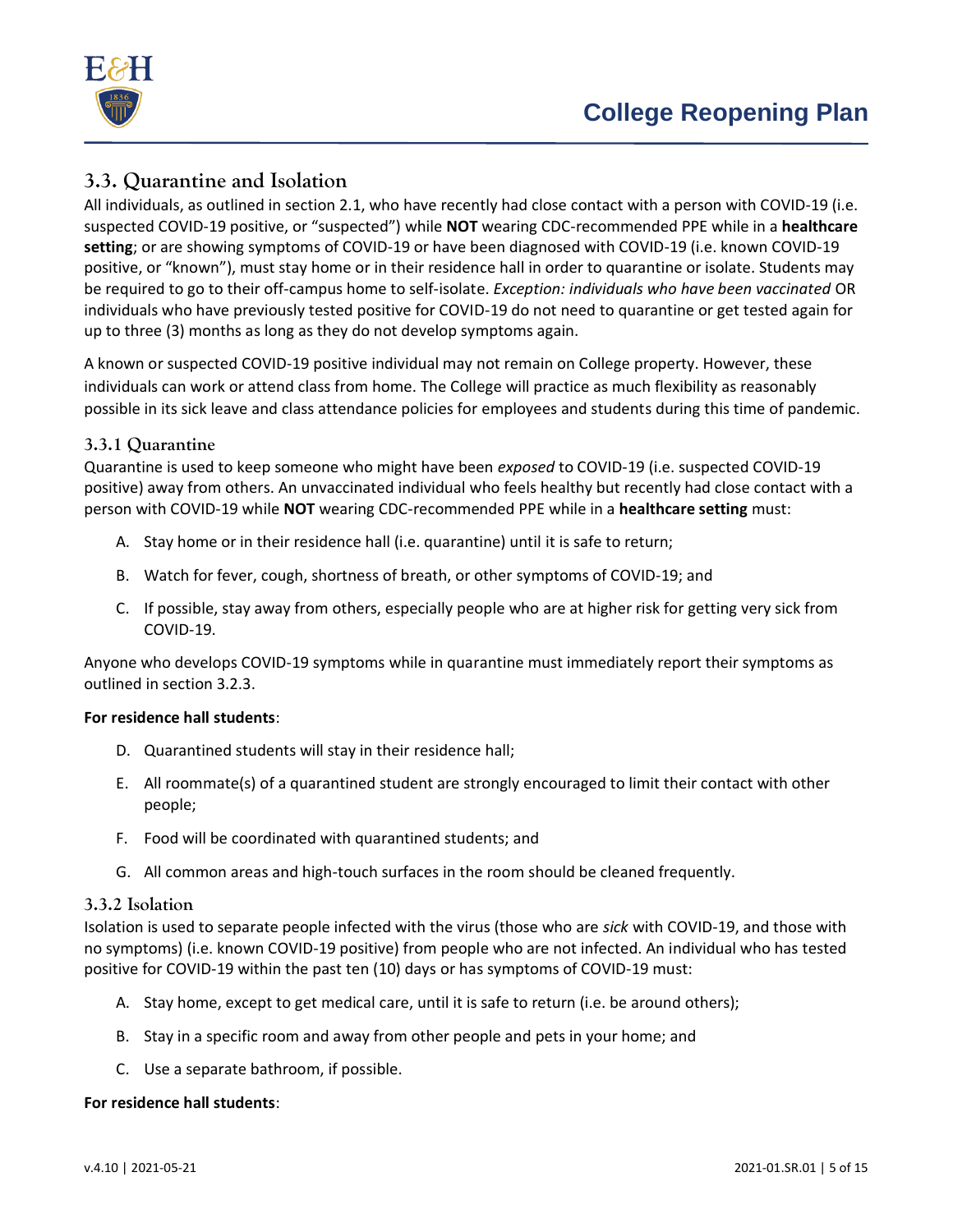

D. Isolated students will go to their off-campus home to self-isolate.

#### **3.3.3 Campus Outbreak Management**

The College will collaborate with the Washington and Smyth County Health Departments and local healthcare providers to manage a campus outbreak of COVID-19. In consultation with the local health department, the College will determine to what extent on-campus activities need to be suspended.

#### **3.3.4 Return of Known or Suspected Persons**

A known or suspected COVID-19 positive person can return (i.e. be around others) when they have satisfied the relevant symptoms-based strategy requirements as follows:

- A. An unvaccinated student living in College housing who has had close contact with someone with COVID-19 while **NOT** wearing CDC-recommended PPE while in a **healthcare setting** can return from quarantine after:
	- i. Continuing to have no symptoms; **and**
	- ii. Fourteen (14) days have passed since last exposure **OR**
	- iii. Receiving a negative test result (test must occur on day 5 or later) and seven (7) days have passed since last exposure.
- B. An unvaccinated individual (other than a student living in College housing) who has had close contact with someone with COVID-19 while **NOT** wearing CDC-recommended PPE while in a **healthcare setting** can return from quarantine after:
	- i. Continuing to have no symptoms; **and**
	- ii. Ten (10) days have passed since last exposure, or
	- iii. Receiving a negative test result (test must occur on day 5 or later) and seven (7) days have passed since last exposure.
- C. An individual who thinks or knows they had COVID-19 and had symptoms can return after:
	- i. At least 24 hours with no fever without fever-reducing medication; **and**
	- ii. Symptoms have improved; **and**
	- iii. At least ten (10) days have passed since symptoms first appeared.
- D. An individual who tested positive for COVID-19 but had no symptoms can return after:
	- i. Continuing to have no symptoms; **and**
	- ii. Ten (10) days have passed since the date of the last positive test.

#### **3.4. Testing**

The College's COVID-19 testing strategy will adhere to the Virginia Department of Health's guidelines and protocols. Local health care providers, primarily the Ballad Health system and the Washington and Smyth County Health Departments, will provide COVID-19 testing for employees and students experiencing COVID-19 symptoms. If a test is needed: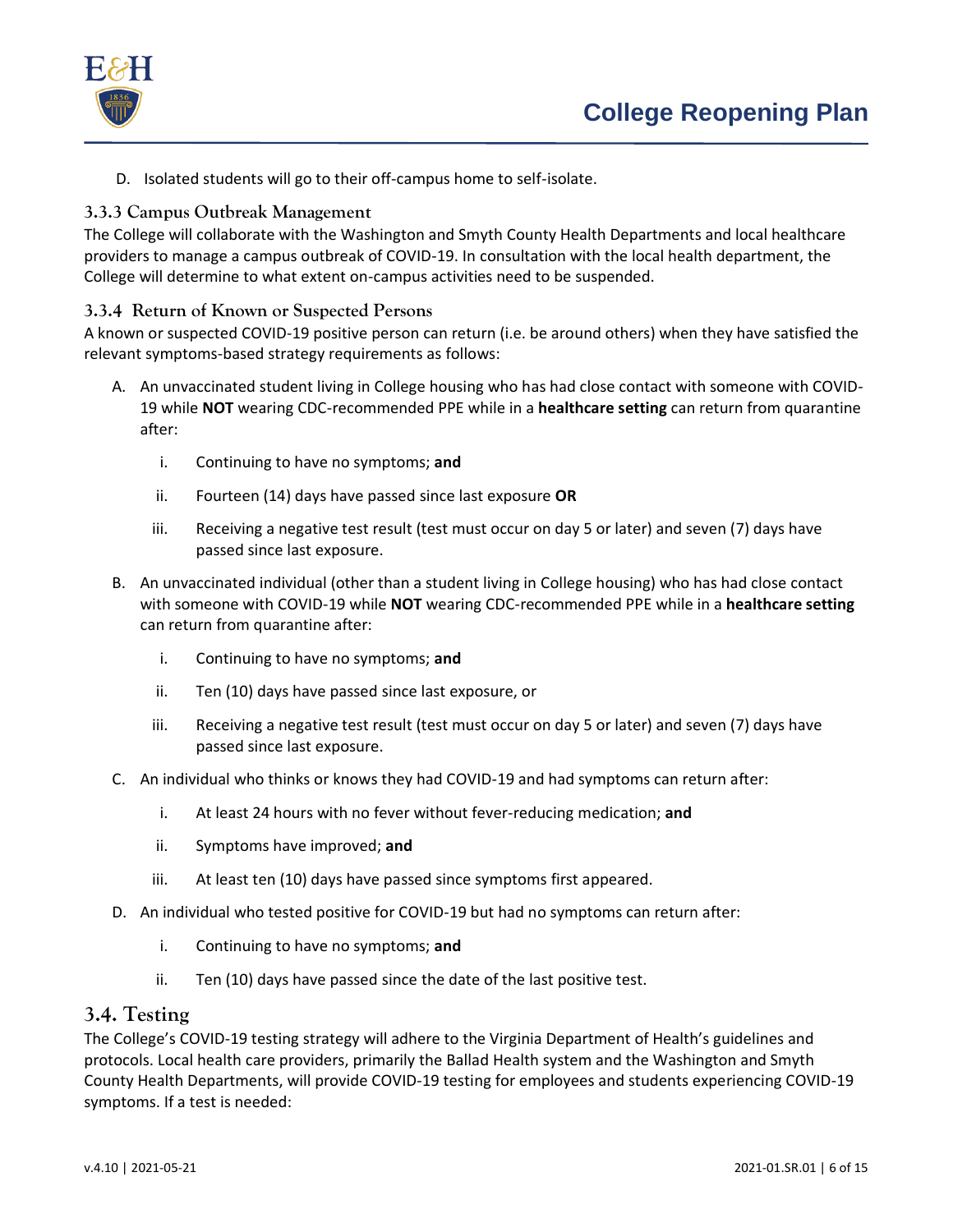

- A. **Employees** must notify their primary care physician.
- B. **Students** must contact the appropriate College official:
	- i. Students on the **Emory** campus must contact the College Health Center; when the College Health Center is closed, testing may be arranged by calling the Ballad Nurse Line.
	- ii. Students on the **Marion** campus must contact the Associate Dean for the School of Health Sciences.

College employees, other than those designated by the COVID-19 Coordinator, must not, and students should not, transport other employees or students who are showing symptoms of COVID-19, awaiting test results, or have been diagnosed with COVID-19.

Students who are not vaccinated will be required to undergo testing every two weeks. The College will provide, or engage a local or regional partner to provide, tests during COVID-19 outbreaks for its employees with job tasks classified at "high" exposure risk as defined in §16VAC25-220.

The College will test student-athletes in accordance with NCAA, ODAC, and SAC guidelines.

#### **3.4.1 Reporting of Positive Test**

#### **Upon notification of a positive**

All positive test results must be reported to the appropriate College personnel:

- A. **Employees** must notify the Office of Human Resources; and
- B. **Students** must notify the appropriate College official:
	- i. Students on the **Emory** campus must notify the College Health Center.
	- ii. Students on the **Marion** campus must notify the Associate Dean for the School of Health Sciences.

All positive test results will be reported to the local Health Department within 24 hours of the discovery of a positive case. The Virginia Department of Labor and Industry will be notified within 24 hours of the discovery of three (3) or more employees present at the College within a 14-day period testing positive during that 14-day time period.

#### **3.4.2 Contact Tracing**

The College will conduct internal contract tracing in accordance with Health Department protocols; the Washington and Smyth County Health Departments are the College's direct partner for contact tracing. Procedure for Contacting the Health Department

Any employee or student needing to contact the county health department should contact the appropriate College personnel as follows:

- A. For the **Emory** campus, contact Susan Stanley RN at stanlesm@ehc.edu or 276.944.6538, or the relief RN working in the College Health Center at 276.944.6219.
- B. For the **Marion** campus, contact JP Barfield, Associate Dean of the School of Health Sciences at jpbarfield@ehc.edu or 276-944.6230.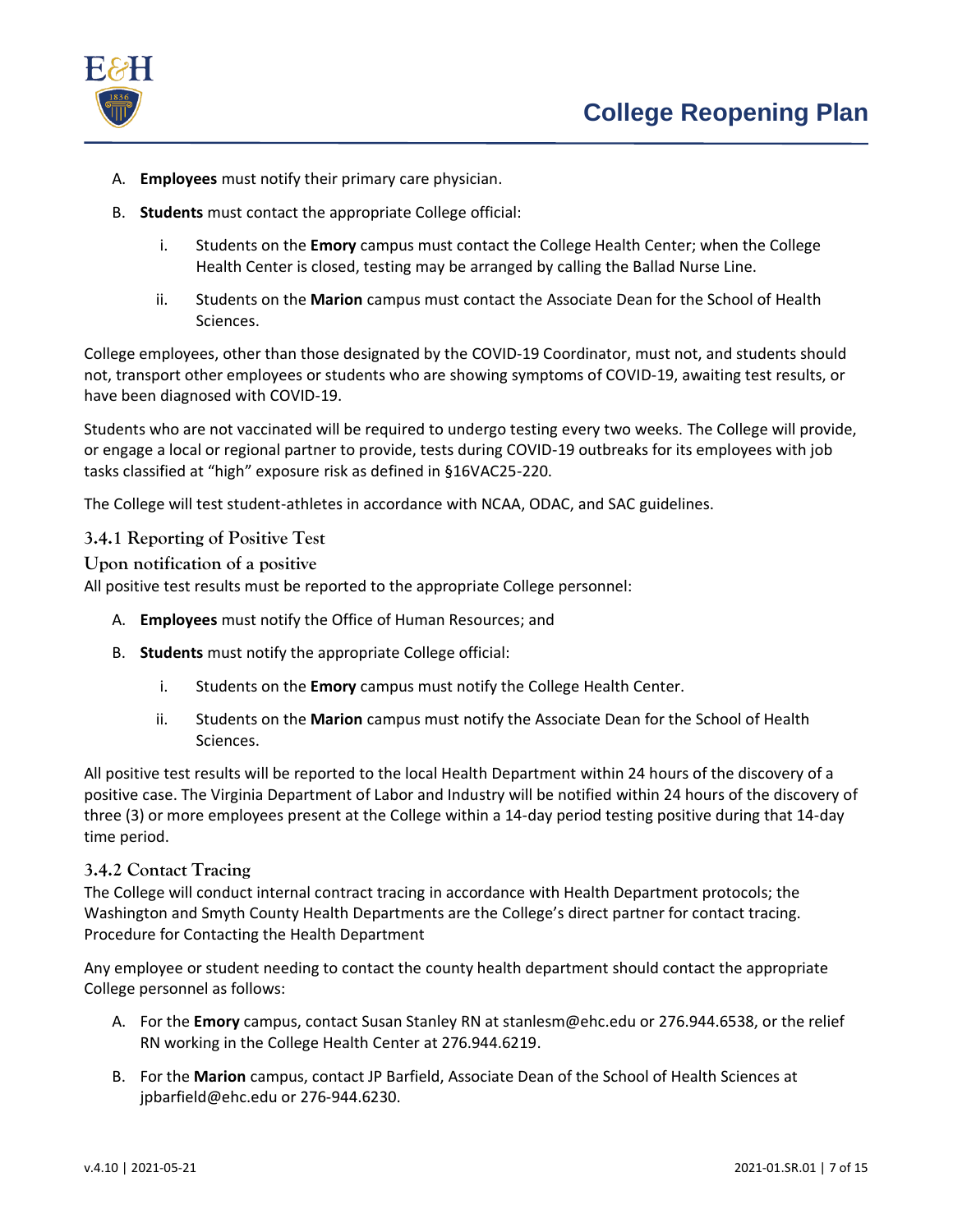

The designated College official will contact the appropriate county or district health department official.

#### **3.4.3 Health Department Contact Information**

Tricia VanHoy, RN Nurse Manager for Mount Rogers Health District 276.781.7450

Kelly Read, RN Nursing Supervisor, Washington County Health Department 276.676-5604 or 276.645.0947 kelly.read@vdh.virginia.gov

Dr. Karen Shelton Medical Director, Mount Rogers Health District 276.781.7450 karen.shelton@vdh.virginia.gov

Weekend/night emergency report number: 866.531.3068

### **3.5. Physical Distancing**

All individuals, as outlined in section 1.1., are encouraged to maintain appropriate physical distance (e.g. six (6) feet) between persons not living in their same household at all times while on College property, whether indoors or outdoors.

#### **3.5.1 General Practices**

Physical distancing is one of the best tools to avoid being exposed to the COVID-19 virus and slowing its spread. In order to limit close contact between individuals, the College may implement actions including, but not limited to, the following:

- A. Requiring physical distancing between individuals;
- B. Implementing circulation control patterns in buildings;
- C. Utilizing visual cues such as signs and floor markings;
- D. Rearranging learning and work spaces;
- E. Reconfiguring spaces where people congregate;
- F. Erecting physical barriers as needed;
- G. Identifying traffic flows and posting necessary instructions and signage;
- H. Staggering class times and work shifts as needed;
- I. Encouraging the scheduling of appointments instead of "walk-ins";
- J. Encouraging telework if needed; and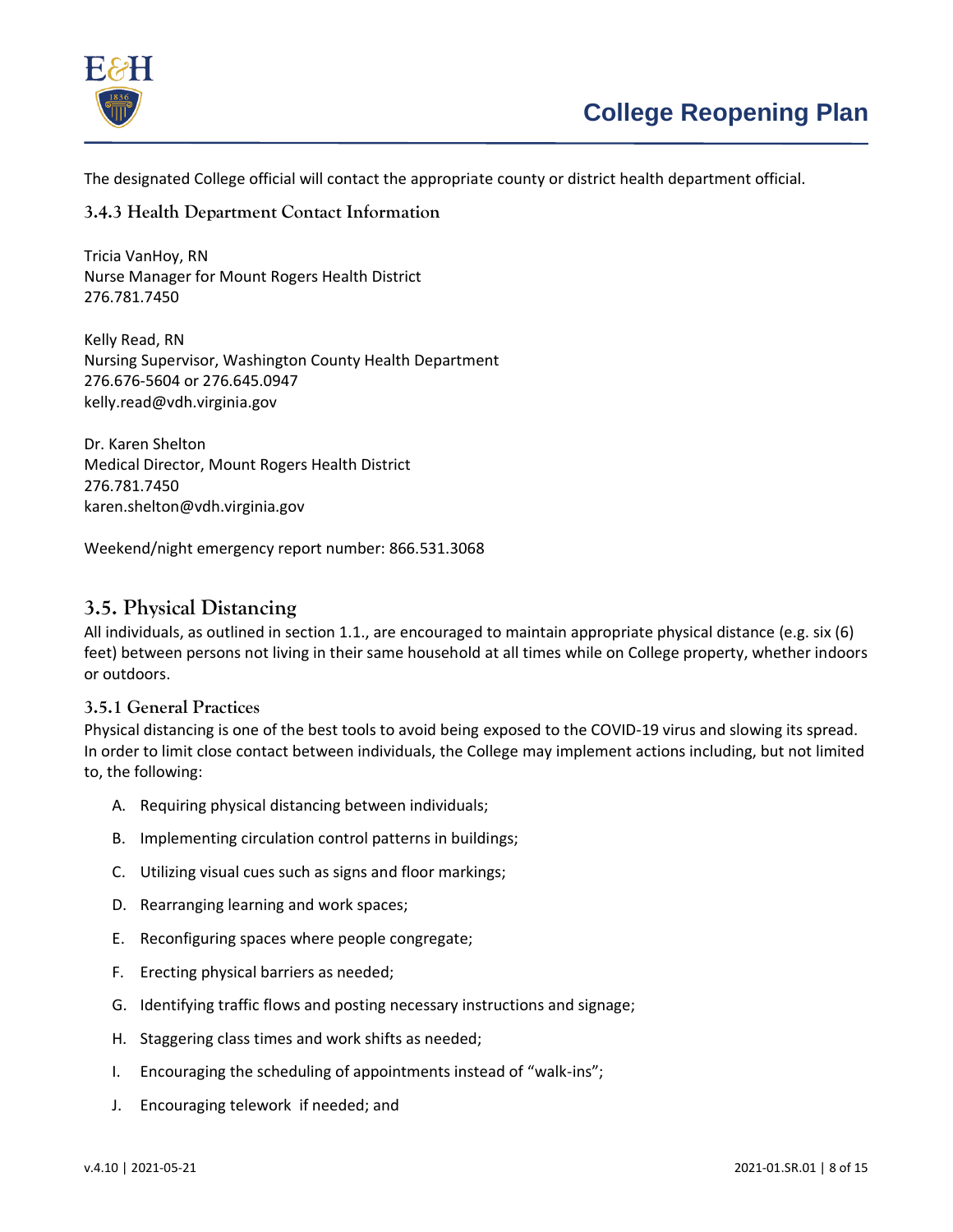

K. Delivering products through curbside pick-up or delivery where feasible.

#### **3.5.2 Occupancy Restrictions**

Occupancy of spaces including, but not limited to, classrooms, common areas, private and public offices, and other learning environments, may be limited so that occupants can maintain physical distancing from each other as needed. Should the room's occupancy be exceeded, the designated manager of the room or area (e.g. instructor, office manager, building designee), or their designee, must ask occupants to leave the room or area until such a time that their return is in accordance with the occupancy limit. In order to limit the occupancy of spaces, actions including, but not limited to, the following maybe utilized:

- A. Classrooms and other learning spaces may be reconfigured by blocking, moving, or removing desks, tables, and other furniture or equipment;
- B. Common areas (e.g. breakrooms, conference rooms, etc.) may be limited to designated personnel, managed through scheduling, or closed;
- C. Private offices may be reconfigured by moving furniture, or alternative meeting spaces used if an office is too small;
- D. Common offices (e.g. Registrar, Provost, etc.) may be reconfigured by moving furniture, and may identify occupant traffic flows; and
- E. Limiting the access of employees, students, and visitors to areas and rooms as necessary.

#### **3.5.3 Physical Barriers**

In areas where physical distancing is difficult or impossible, physical barriers (e.g. plexi-glass shields) may be installed to aid in mitigating the spread of the COVID-19 virus.

#### **3.5.4 Dining Services**

Dining services, provided by Sodexo, may be modified to promote physical distancing in the main dining hall as well as related retail operations across the campus. Modified hours, additional meal times, reduced occupancy, and to-go options may be implemented to reduce the numbers of dining patrons at any one time. Measures implemented in the main dining hall may include, but are not limited to:

- A. Full service at all platforms;
- B. Sneeze guards lowered and physical barriers installed at cashier stations;
- C. Tables arranged and extra chairs removed to achieve physical distancing;
- D. Servers distributing napkin-wrapped silverware;
- E. Removing napkins, salt, and pepper from tables;
- F. Using floor markings and signage to control flow and distances; and
- G. Not allowing personal containers or water bottles.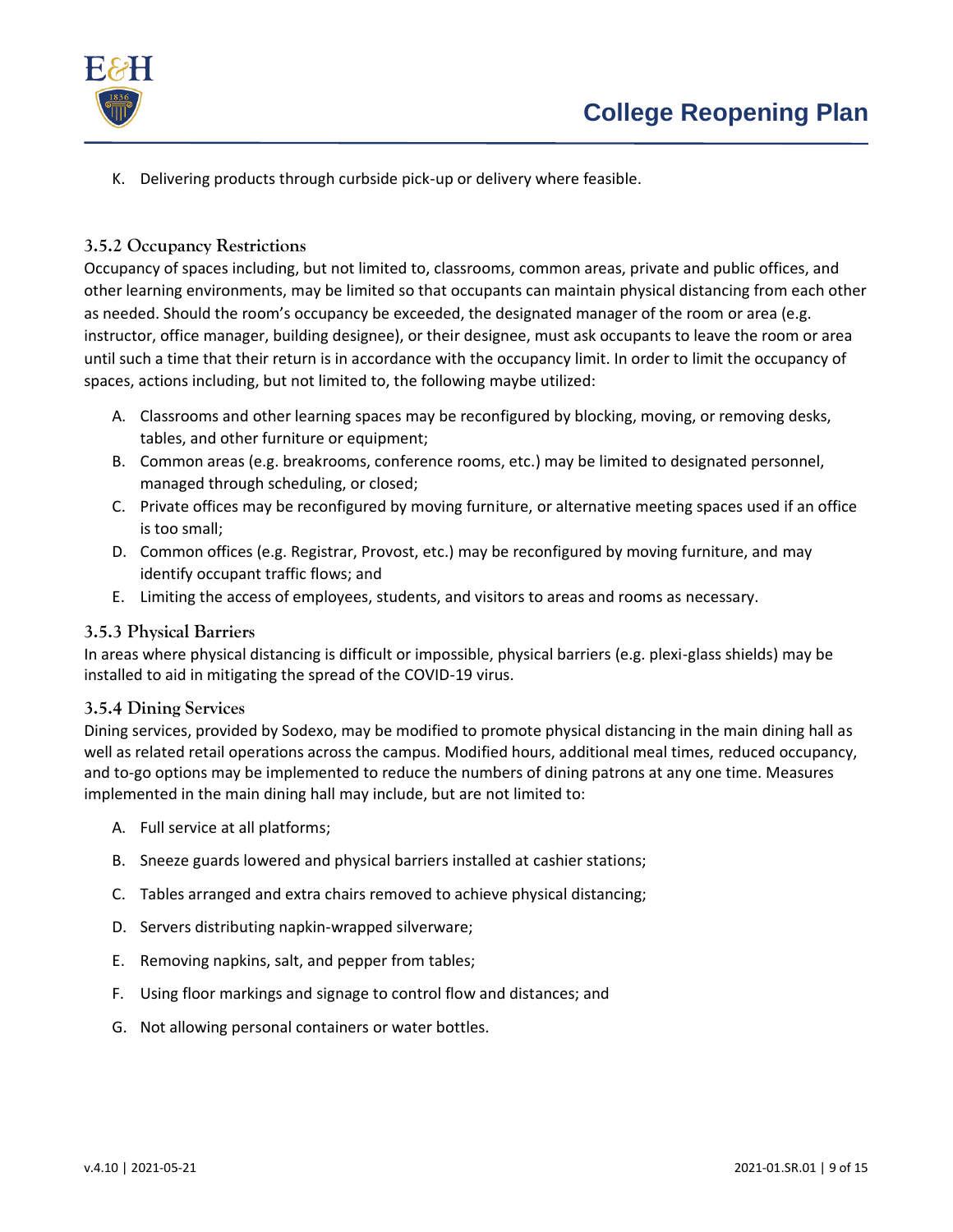

### **3.5.5 Student Housing**

Access to residence halls will be limited to the students assigned to the residence hall and designated Housing staff for students who are not vaccinated. Vaccinated individuals will be allowed to freely move about. Signage, floor markings, etc. will be posted to encourage residents to maintain physical distancing at all times.

# **3.6. Face Coverings**

All individuals, as outlined in section 2.1, are required to wear a face covering over their nose and mouth at all times while indoors on College property and in public. Additionally, face coverings must be worn while inside a College-owned vehicle, whether alone or with others, and while inside a College-hired vehicle and with others. Individuals are strongly encouraged to wear a face covering at all times while off-campus and in public. **Exception**: employees who are fully vaccinated and verified through Human Resources will not be required to wear a face covering although they may choose to do so; students who are fully vaccinated and verified through the Dean of Students will not be required to wear a face covering, although they may choose to do so.

#### **3.6.1 Face Covering Exception**

Individuals who are not vaccinated are not required to wear a face covering in the following situations:

- A. While outside;
- B. While alone in a personal vehicle or private office;
- C. While in their residence (i.e. residence hall);
- D. While eating and six (6) feet away from another person;
- E. While doing vigorous-intensity activity ten (10) feet away from another person and not face to face with them;
- F. While seeking to communicate with the hearing impaired for which the mouth needs to be visible;
- G. If provided accommodation under the Americans with Disabilities Act; or
- H. If provided a waiver under Title VII of the Civil Rights Act.

#### **3.6.2 Face Covering Exemption**

An individual needing an accommodation under the Americans with Disabilities Act may ask for a face covering exemption:

- A. **Employees** must ask for accommodations through the Office of Human Resources;
- B. **Students** must ask for accommodations through the Disabilities Support Services office.

#### **3.6.3 Face Covering Waiver**

Any individual needing an accommodation under Title VII may ask for a face-covering waiver:

- A. **Employees** must ask for a waiver through the Office of Human Resources;
- B. **Students** must ask for a waiver through the Dean of Students Office.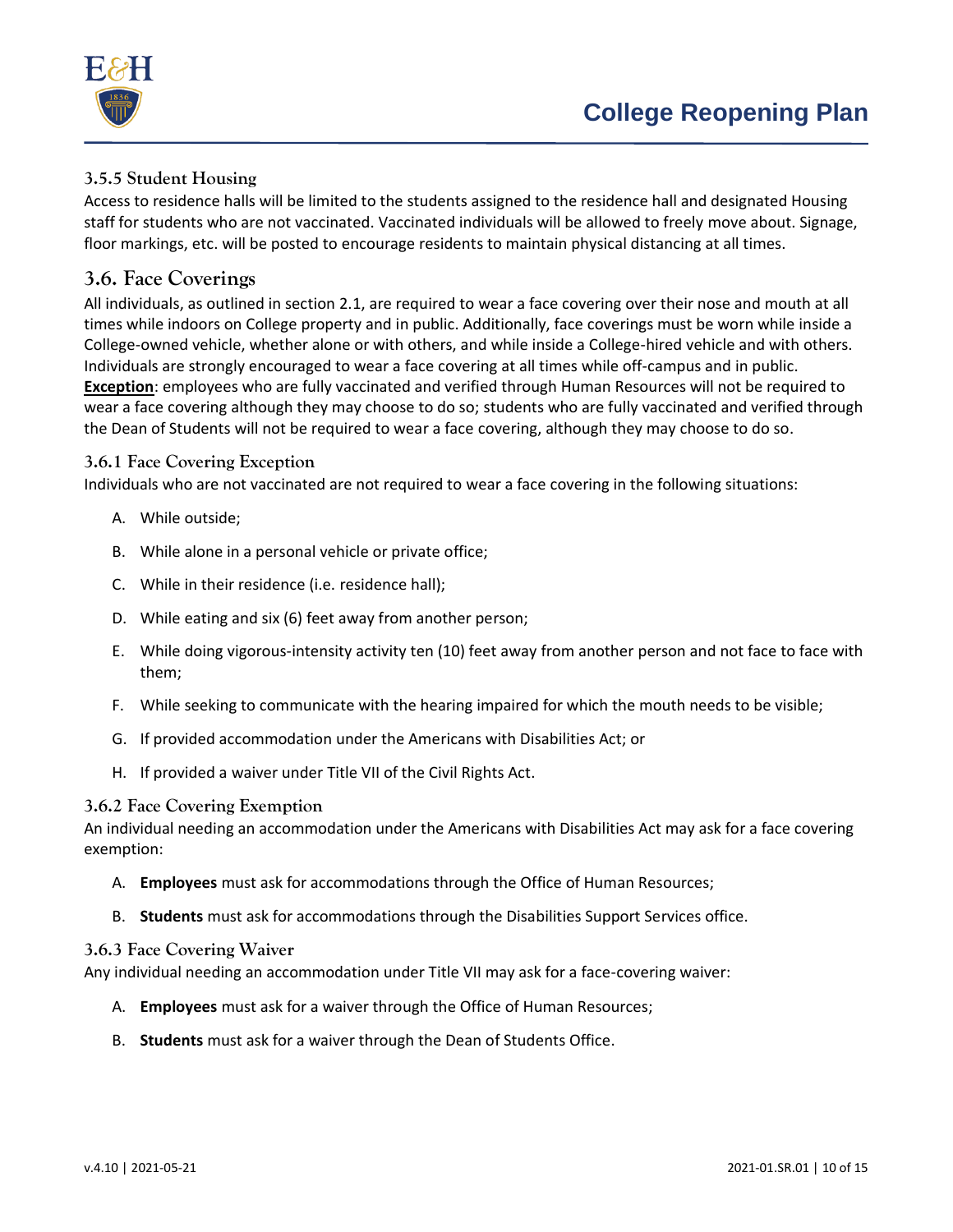



#### **3.6.4 Face Covering Provision and Use**

Face coverings are generally made of cloth, are reusable, and are not part of healthcare personal protective equipment (PPE). Face coverings should:

- A. Fit snugly but comfortably against the side of the face;
- B. Be secured with ties or ear loops;
- C. Be made of one or more layers of fabric that you can still breathe through; and
- D. Be able to be washed and machine dried without damage or change to shape.

The College will provide a limited amount of face coverings for students, faculty, staff, and visitors. Additional face coverings will be available for purchase at The Merc. Students will also be able to obtain "emergency" face coverings from the College Health Center, Campus Police, and residential life staff.

Individuals may provide their own face coverings provided they meet the requirements outline in this policy. Face coverings with derogatory, offensive, or lewd messages in either word or picture are not allowed.

Individuals are responsible for the proper use, removal, and washing of cloth face coverings. People should avoid touching the face covering while wearing it, and they should wash their hands both before and after touching the face covering. Cloth face coverings should be changed if they become soiled or moist. Cloth face coverings should be washed after each use.

Wearing a face covering helps reduce the risk of the wearer exposing others to potentially infectious respiratory droplets. However, even with a face covering, it is critical to maintain physical distancing of six (6) feet or more to slow the spread of the virus.

# **3.7. Hand Washing and Sanitizing**

All individuals, as outlined in section 2.1, are expected to practice healthy hygiene procedures including, but not limited to, cleaning or sanitizing hands at key times with soap and water or hand sanitizer that contains at least 60 percent alcohol. Proper hand washing/sanitizing is one of the most important steps in preventing the spread of the COVID-19 virus. The College will support healthy hygiene behaviors by placing sanitizing stations in key locations and providing adequate supplies including, but not limited to, soap, hand sanitizer containing at least 60 percent alcohol, paper towels, tissues, disinfectant wipes, and no-touch/foot pedal trash cans. All individuals are encouraged to clean or sanitize their hands frequently.

# **3.8. Cleaning and Disinfecting**

Normal routine cleaning with soap and water decreases how much of the COVID-19 virus is on surfaces and objects, which reduces the risk of exposure. Disinfection can also help reduce the risk; frequent disinfection of surfaces and objects touched by multiple people is important.

#### **3.8.1 Chemicals and Products**

Custodial services, provided by National Management Resources, will only use disinfecting chemicals and products indicated in the Environmental Protection Act (EPA) List N for use against SAR-CoV-2. The use of all disinfecting chemicals must be in accordance with the manufacturer's instructions. National Management Resources through one of its many local or national suppliers will procure supplies.

Cleaning and disinfecting products will be available to employees through the COVID-19 Coordinator.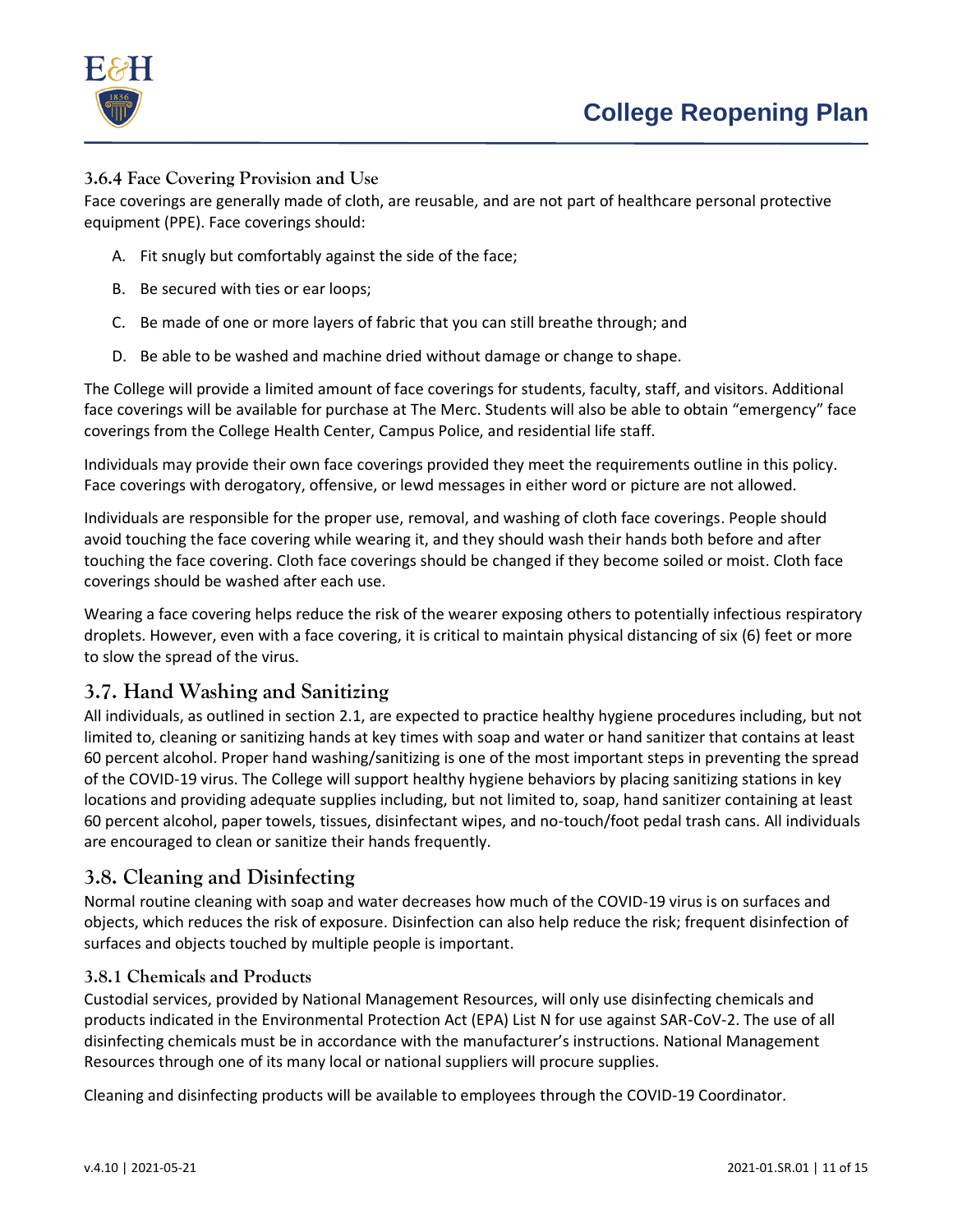

### **3.8.2 Cleaning Schedules**

- A. The current cleaning schedule for administrative areas, common areas, offices, and residence halls will continue daily (Monday through Friday) by the custodial staff with frequently touched surfaces including, but not limited to, door handles, light switches, handrails, and elevator buttons disinfected at least twice per day, Monday through Friday. Cleaning and disinfecting on weekends will be as needed based on facility usage for activities or events.
- B. Classrooms will be cleaned and disinfected per the regular pre-covid schedule. Faculty and staff are encouraged to clean and disinfect between classes.
- C. Employees must keep their work areas tidy to allow proper cleaning and disinfecting by the custodial staff. In the event the custodial staff cannot properly clean an employee's work area due to untidiness, the employee will be responsible for cleaning and disinfecting their work area.
- D. Employees that have frequent interaction within six feet with other persons will be provided with hand sanitizer and disinfectant supplies to clean surfaces contacted frequently.
- E. Residential students are responsible for cleaning and disinfecting their living spaces (i.e. residence hall) according to CDC guidelines.

#### **3.8.3 Shared Objects and Vehicles**

The sharing of objects (e.g. equipment, tools, vehicles, workspaces, etc.) should be minimized; use of shared objects that are difficult to clean or disinfect is discouraged. All shared objects should be cleaned and disinfected prior to transfer from one person to another. College departments, or their designee, are responsible for the cleaning and disinfecting of the objects in their purview (e.g., the library is responsible for its books, Information Technology Services is responsible for computer labs, lab instructors are responsible for their lab equipment, etc.).

#### **3.8.4 COVID-19 Known or Suspected Areas**

Custodial staff must disinfect any area accessed by a known or suspected COVID-19 person prior to other employees accessing the area.

#### **3.9. Campus Visitors**

The number of non-essential visitors to campus may be limited – especially with individuals who are not from the local geographic area. Employees should limit the frequency and duration of all personal visits from family members and other guests. Visitors:

- A. Should conduct a symptom screening before accessing College property;
- B. Must wear a proper face covering and practice physical distancing while on indoor College property;
- C. Are not allowed to stay overnight on campus, except as authorized by the Dean of Students; and
- D. Are not to enter residence halls, except as authorized by the Dean of Students.

Departments that frequently host visitors may:

- E. Require scheduled appointments ("walk-in" visits may not be accommodated); and
- F. Limit tours and visits to single or family units.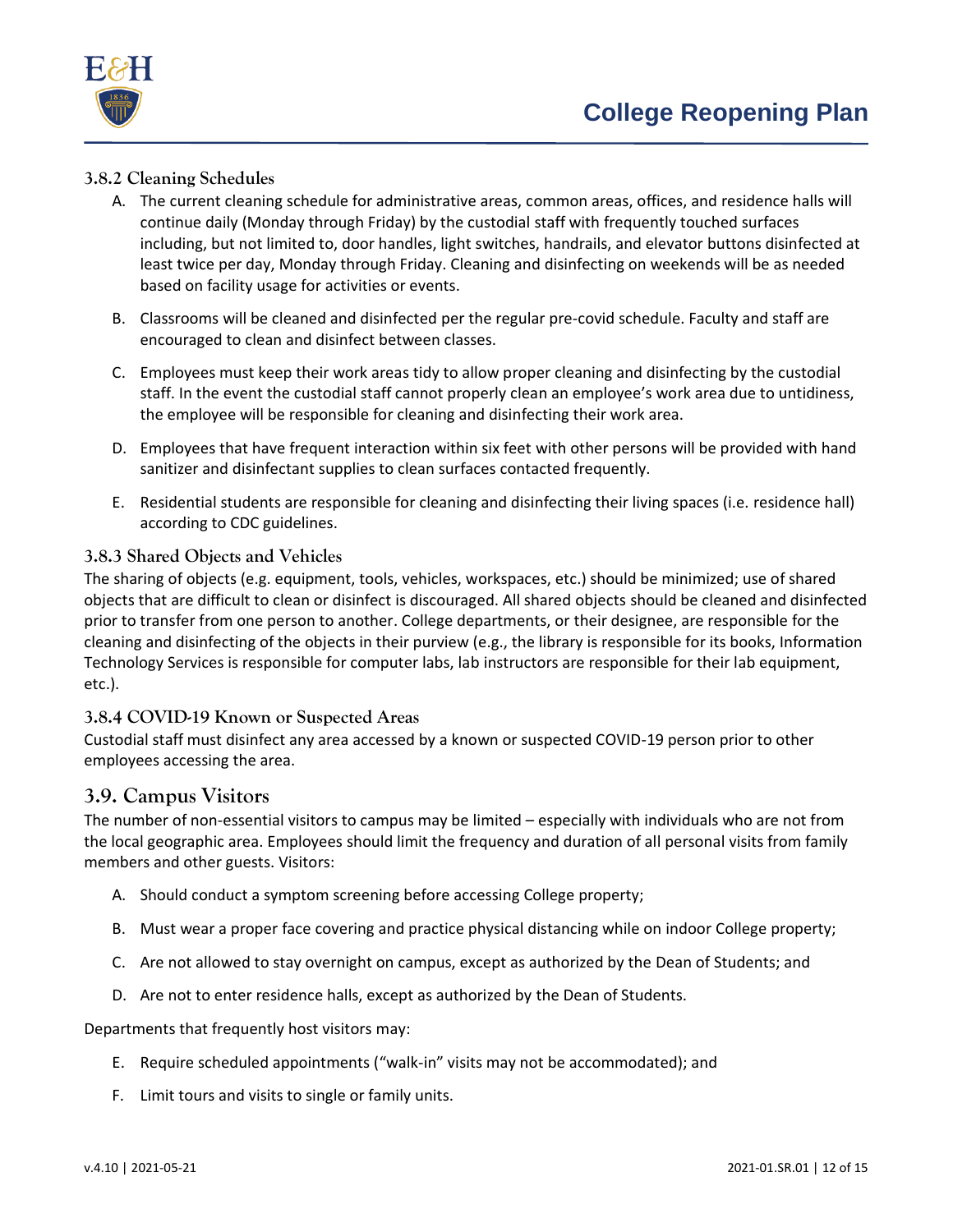

Students are strongly encouraged to limit the frequency and duration of visits from family members and other guests.

Any visitor not in compliance with this policy will be required to leave the premises immediately.

# **3.10. Travel**

All College-related travel by employees and students must comply with local, state, and federal government mandates, and should be in accordance with health department and CDC guidance.

All employees and students traveling for any College-related reason, including but not limited to, athletic competition, experiential learning experiences (e.g. student teaching, internships, etc.), professional development, or recruiting, must comply with the rules, standards, and procedures outlined and referenced in this policy, including physical distancing, the wearing of face coverings, and practicing proper hand washing and hygiene while traveling.

# **3.11. The College Health Center**

The College Health Center (CHC) has a contract for limited medical services with a physician and nurse practitioner through the Ballad Health system's Emory Internal Medicine – Abingdon Physician Partners private office that is located in the same building as the CHC. All appointments must be scheduled in advance; "walk-in" visits are not available. The CHC uses a telehealth platform to provide information to assist in triage and scheduling of appointments.

In addition to providing its typical student and employee services, the CHC will coordinate the care of suspected and known COVID-19 positive students in partnership with Ballad Health practitioners and Smyth and Washington County Health Department personnel.

#### **3.11.1 Facility Considerations**

In order to reduce the risk of infection, the CHC will implement measures including, but not limited to, the following:

- A. Eliminating walk-in appointments;
- B. Rearranging the waiting-room to achieve physical distancing of at least six (6) feet between seats;
- C. Escorting patients to an exam room as quickly as possible;
- D. Not allowing visitors to accompany patients;
- E. Requiring face coverings (disposable face coverings available for patients as needed);
- F. Cleaning and disinfecting between patients; and
- G. Limiting or discontinuing the use of shared objects where feasible.

# **3.11.2 Staff Considerations**

Provision of medical-grade personal protective equipment (PPE) for CHC staff will be coordinated with the Mount Rogers Health District (specifically the Washington County Health Department) and the Emory Internal Medicine private office. PPE including, but not limited to, gloves, gowns, and face shields will be provided to employees with job tasks classified at "high" exposure risk as defined in §16VAC25-220.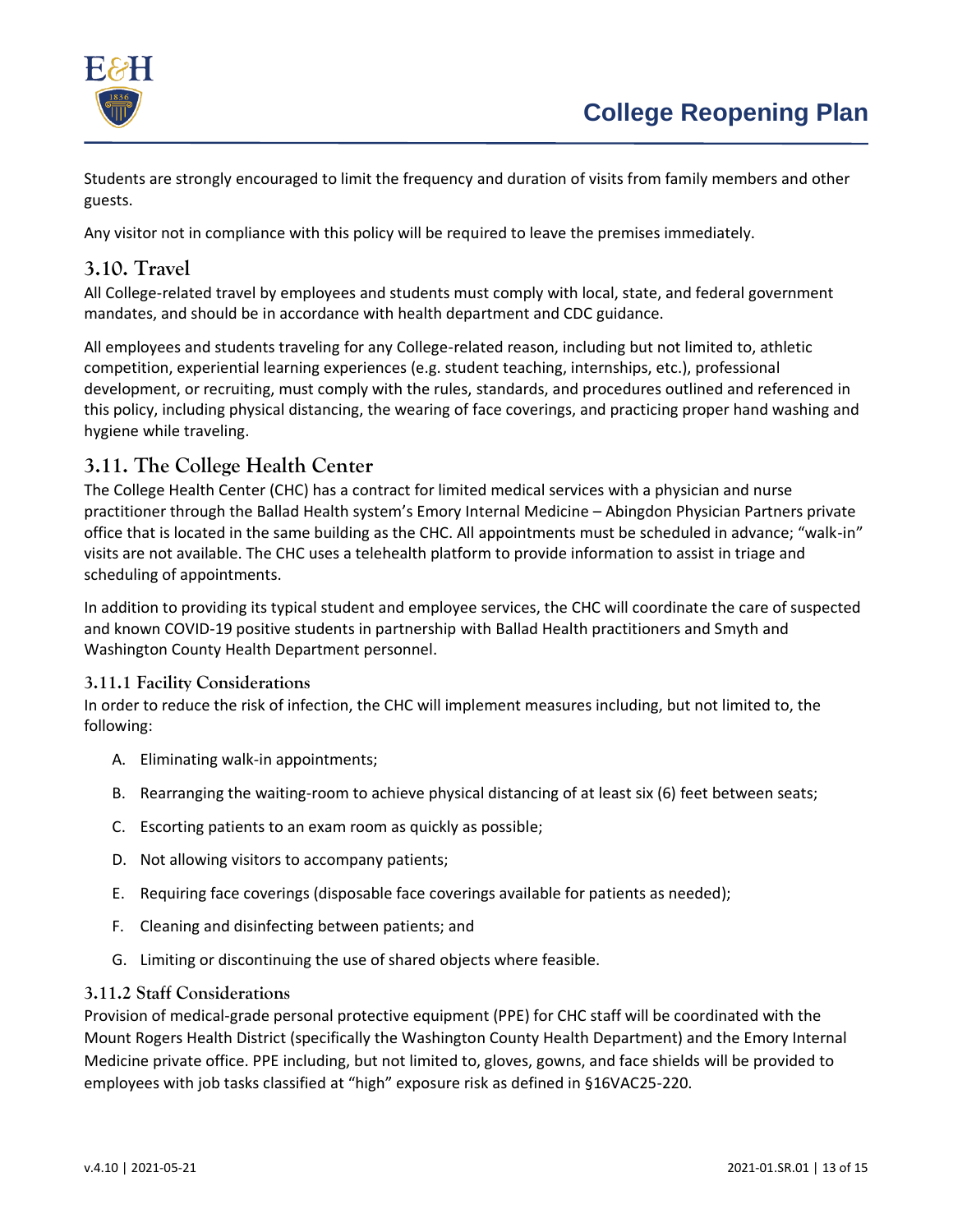

### **3.11.3 Mental Health Services**

**Students** have access to mental health services provided by the College's Counseling. All appointments must be scheduled in advance unless a student is experiencing a mental health crisis. Services will be provided both in person and via secure video conferencing.

**Employees** have access to psychological and emotional well-being support through Anthem's LiveHealth Online Psychology program and the Employee Assistance Program.

# **3.12. Repopulation of the College**

#### **3.12.1 Initial Screening**

Unvaccinated students are required to submit a negative test that is no older than 72 hours in order to move into campus housing or access campus.

# **3.13. Repopulation of the College**

Employees must not be discharged or discriminated against in any way because the employee:

- A. has exercised rights under the safety and health provisions of Title 40.1 of the Code of Virginia, and implementing regulations under §16VAC25-60-110 for themselves or others;
- B. voluntarily provides and wears their own personal protective equipment if such equipment is not provided by the employer, provided that the PPE does not create a greater hazard to the employee, or create a serious hazard for other employees; or
- C. raises a reasonable concern about infection control related to the SARS-CoV-2 virus and COVID-19 disease to the employer, the employer's agent, other employees, a government agency, or to the public such as through print, online, social, or any other media.

# **3.14. Vaccination**

All students, as defined in the groups below, are required to wear a face covering over their nose and mouth at all times while indoors on College property and in public. Additionally, face coverings must be worn while inside a College-owned vehicle, whether alone or with others, and while inside a College-hired vehicle and with others. Individuals are strongly encouraged to wear a face covering at all times while off-campus and in public.

#### **3.14.1 Vaccination Requirements**

- A. Students living in College-owned residential facilities;
- B. Students that are members of an NCAA athletics team;
- C. Students involved with any affinity group or club sport;
- D. Student members of the Equestrian team;
- E. Students involved in any active student organization, including Fraternity and Sorority Life, and any student organization recognized by the Student Government Association;
- F. Students that are representing the college in any visual or performing arts performance;
- G. All School of Health Sciences students; and
- H. All School of Nursing students.